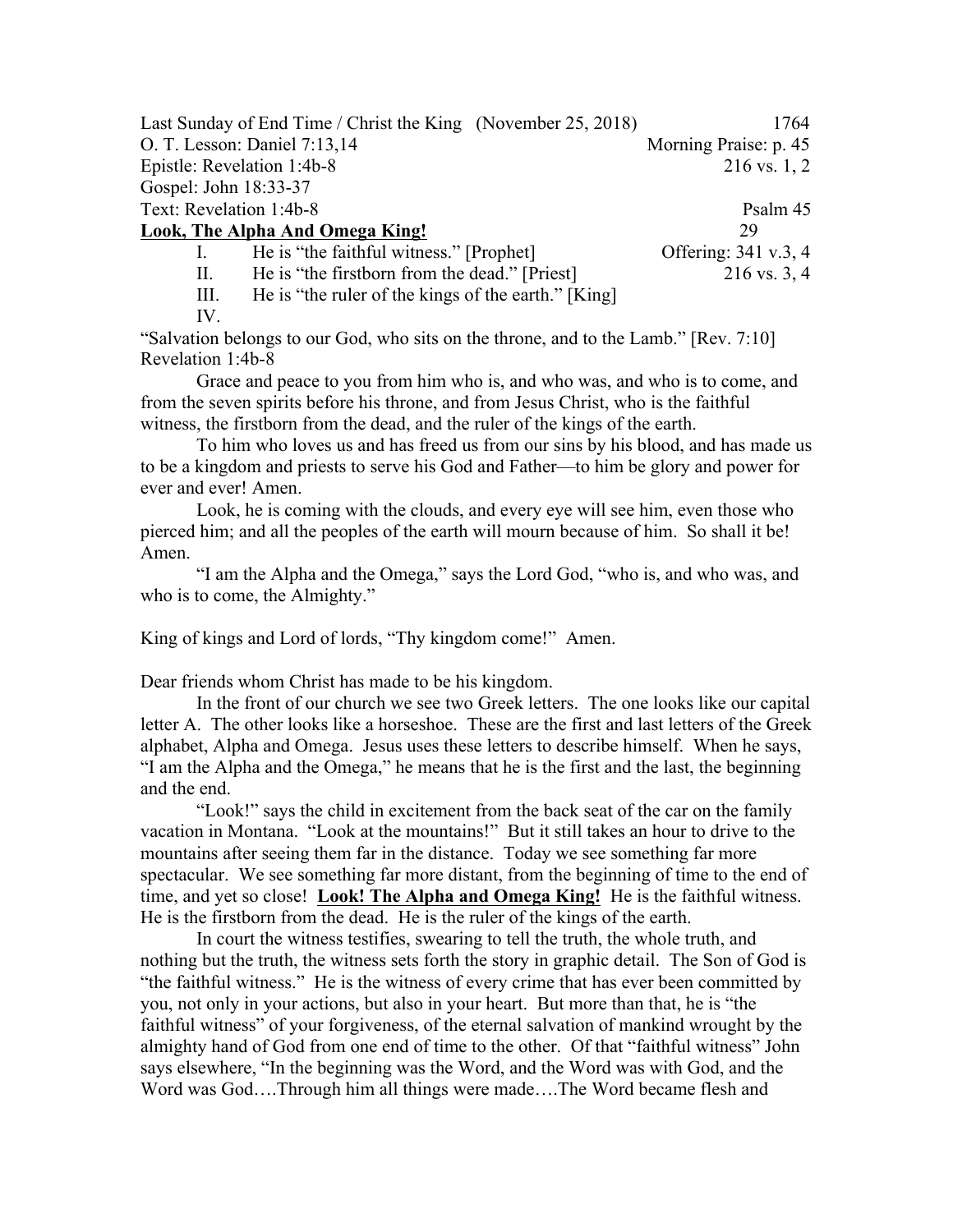made his dwelling among us. We have seen his glory, the glory of the One and Only, who came from the Father, full of grace and truth….No one has ever seen God, but God the One and Only, who is at the Father's side, has made him known." [John 1]

On that night before he died, this is what "the faithful witness" said to his Father in prayer, "I have revealed you to those whom you gave me out of the world. They were yours; you gave them to me and they have obeyed your word. Now they know that everything you have given me comes from you. For I gave them the words you gave me and they accepted them." [John 17:6-8a]

Hebrews 1 describes, "In the past God spoke to our forefathers through the prophets at many times and in various ways, but in these last days he has spoken to us by his Son, whom he appointed heir of all things, and through whom he made the universe."

In the Old Testament when "the faithful witness" came to Isaiah, this was his first reaction, "'Woe to me!' I cried. 'I am ruined! For I am a man of unclean lips, and I live among a people of unclean lips, and my eyes have seen the King, the LORD Almighty.'" [Isaiah 6:5]

Dear friends, look, the Alpha and Omega King! The eternal almighty king of all has come to you! "The faithful witness" has proclaimed to you his holy word of truth. How glorious beyond glorious is that! How awesome! How all unworthy we wretched sinners are, for we have despised his holy word, broken it and rebelled against it. Surely the word of "the faithful witness," the King and Judge of all, must condemn us.

But no. The King says to us as he said to Isaiah, "Your guilt is taken away and your sin atoned for." [Isaiah 6:7b] The King says that because as our High Priest, he himself carried out our salvation. He is "the firstborn from the dead."

Look! The Alpha and Omega King left the throne in heaven. Taking the very nature of a servant, he was made in human likeness, [Philippians 2:7] so that the magi had to be led by a star to find that poor, lowly infant King. So that the Jews thought that they could by force make him their bread king to feed their bodies for a time here on earth, while rejecting him as food for their souls for all eternity. So that on Palm Sunday he had to be carried by a lowly donkey into Jerusalem while the crowds sang "Hosanna to the King," evidently ignorant of what his kingdom was all about. So that he tried in vain to explain his kingdom to Pontius Pilate as we read earlier. So that the soldiers in mockery dressed him in an elegant purple robe and pressed on his head a crown—of thorns. So that on the cross "there was a written notice above him, which read: THIS IS THE KING OF THE JEWS." So that the dying criminal next to him could say, "Jesus, remember me when you come into your kingdom." And Jesus could answer him, "I tell you the truth, today you will be with me in paradise." [Luke 23:42,43]

The cross would seem to be most out-of-place for the Alpha and Omega King. Yet here in the center of time he fought the battle against our sin, death and hell, and by his death won the victory and established his kingdom of grace so that he now rules our hearts with his word of forgiveness. But death could not keep its hold on him.

On Easter morning Jesus became "the firstborn from the dead." In Jewish families the firstborn received the inheritance and the other sons and daughters were blessed in line with him. All who are God's children by faith will be blessed in line with the resurrection of "the firstborn from the dead." "The Lord Jesus Christ…by the power that enables him to bring everything under his control, will transform our lowly bodies so that they will be like his glorious body." [Philippians 3:20,21]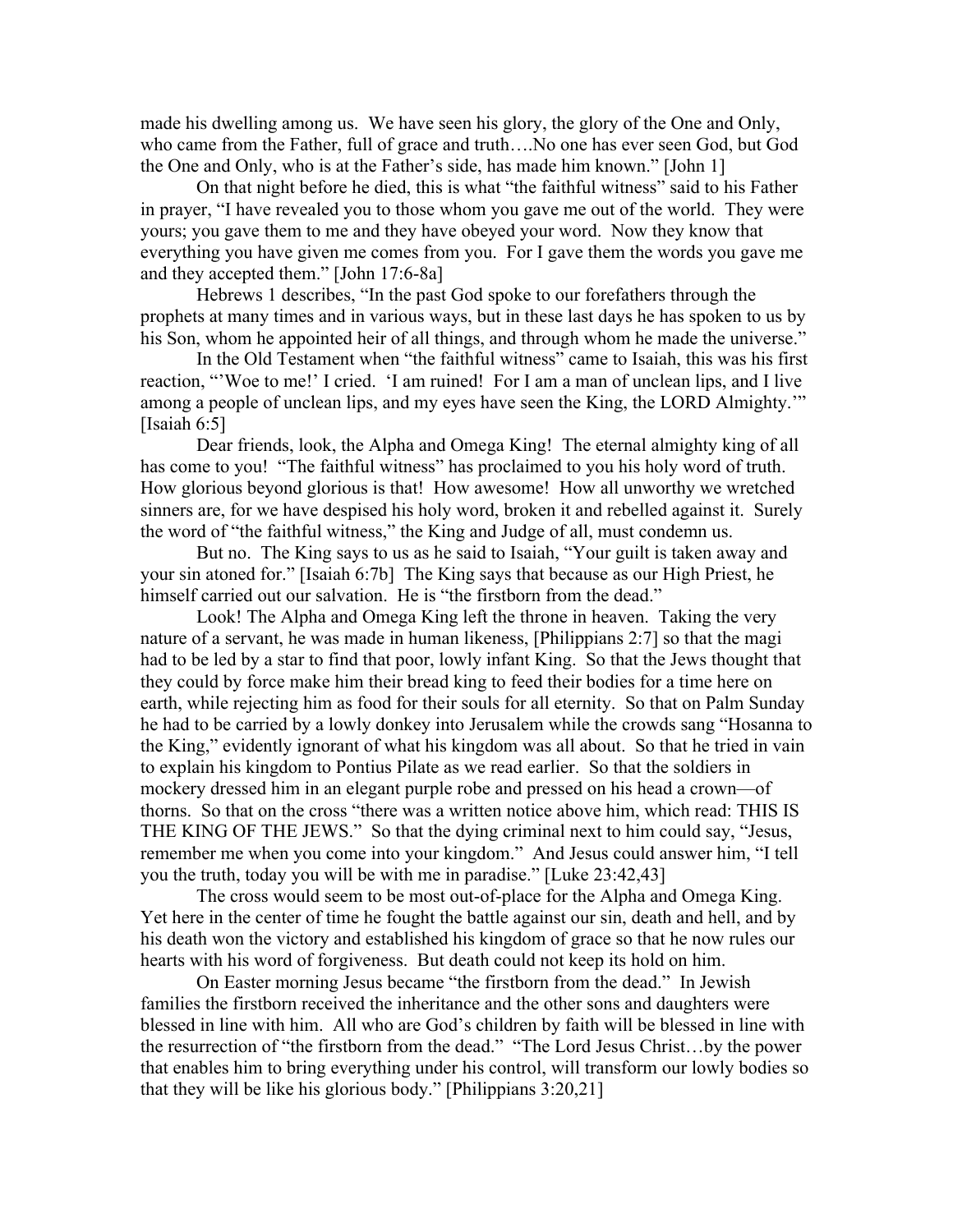What can we the members of his kingdom say in response to his saving deeds? Let our text help us out: "To him who loves us and has freed us from our sins by his blood, and has made us to be a kingdom and priests to serve his God and Father—to him be glory and power for ever and ever! Amen.

Our great Prophet and great High Priest is also our great King. He is "the ruler of the kings of the earth." Now, who are the "kings of the earth"? Surely Jesus is over and finally in control of all worldly rulers, no matter how much they might rebel against him. But in Christ's kingdom even already now here on earth, we are the kings. The familiar "Hallelujah Chorus" echoes the glorious words from the book of Revelation: "King of kings and Lord of lords." That's speaking of us! Revelation points out numerous times we are the "kings" and "lords" who are privileged to reign with Christ. Jesus has all power in heaven and on earth. We call this his kingdom of power. Ephesians 1 tells us, "God placed all things under his feet and appointed him to be head over everything for the church, which is his body, the fullness of him who fills everything in every way." Philippians 2 says that finally, "at the name of Jesus every knee should bow, in heaven and on earth and under the earth, and every tongue confess that Jesus Christ is Lord, to the glory of God the Father."

Even in the deepest distress, we need not be afraid. We know who's King. And we are privileged even now to reign with him. Even when his Church appears so threatened on every hand, need we be dismayed? Has he not said, "Do not be afraid, little flock, for your Father has been pleased to give you the kingdom."? [Luke 12:32]

Finally we will reign with him in his kingdom of glory for all eternity in heaven. "Look!" The greatest of anticipation for us—the greatest of excitement for us—the greatest of horrors for the unbelieving peoples of this world! "Look, he is coming with the clouds, and every eye will see him, even those who pierced him; and all the peoples of the earth will mourn because of him. So shall it be! Amen."

Look! You who rejected the word of the King, and in your futile attempt to escape his judgment exclaim to the mountains "Fall on us!" and to the hills, "Cover us!"

Look! At his hands and feet. In Psalm 22 the King foretold, "They have pierced my hands and my feet." [16] In the Old Testament prophet Zechariah, the King foretold, "They will look on me, the one they have pierced." [12:10] Look on him, you who pierced him! Let us not forget, "He was pierced for our transgressions, he was crushed for our iniquities." [Isaiah 53:5a]

O disciples who lost sight of him behind a cloud and then heard the angels say, "Men of Galilee, why do you stand here looking into the sky? This same Jesus, who has been taken from you into heaven, will come back in the same way you have seen him go into heaven." Now "Look, he is coming with the clouds."

O Job who of old declared, "I know that my Redeemer lives, and that in the end he will stand upon the earth. And after my skin has been destroyed, yet in my flesh I will see God; I myself will see him with my own eyes—I, and not another. How my heart yearns within me!" Now Job, "Look, he is coming with the clouds, and every eye will see him."

O many prophets and righteous men who longed to see what we see but did not see it, and to hear what we hear but did not hear it, [Matthew 13:17] now "Look,…every eye will see him."